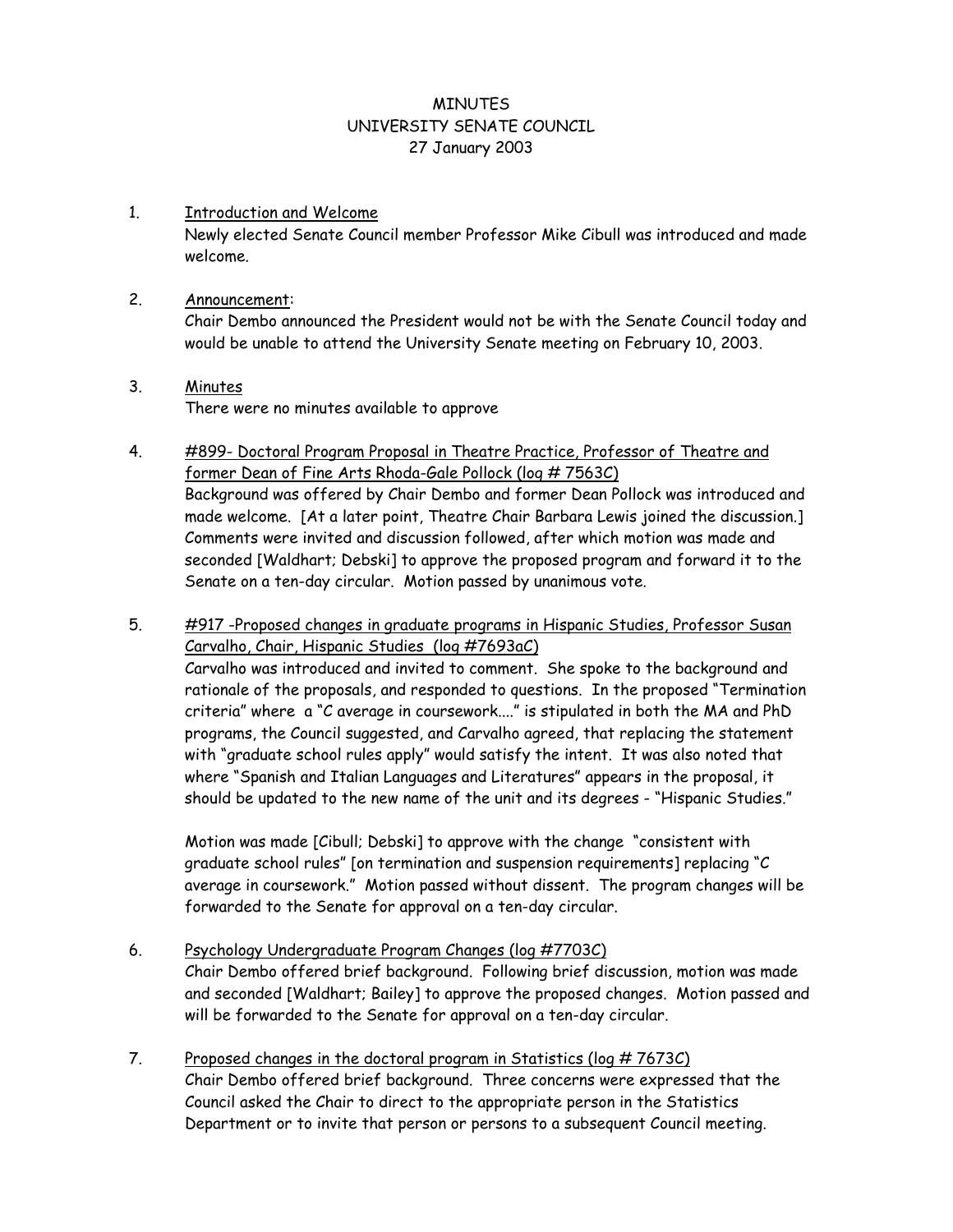The three concerns are as follows: a) 3 of the 6 electives being chosen by the DGS, b) the question of adequate resources, and, c) giving qualifying examinations in June appears unfair. The program will be reconsidered in a subsequent Senate Council meeting.

# 8. Proposal to Change the Undergraduate Program in Communications Disorders (log # 7700C)

 Motion to approve was made and seconded [Cibull; Waldhart] and passed without dissent. The proposal will be forwarded to the Senate for approval on a ten-day circular.

MOTION: In conjunction with the above programmatic discussions, it was moved and approved [Tagavi; Waldhart] with one abstention, that for one semester, the Senate Council circulate program and course actions for ten days via e-mail attachment. For those program actions where no objections are voiced, a listing will be presented to the Senate Council for approval prior to posting on the Senate website on a ten-day circular.

It was noted that if objections are raised in advance, a respondent can be contacted in the relevant department or college and asked to attend the next meeting or respond to the objection in another manner.

Hereafter, program proposals will be circulated to the Senate Council on a ten-day circular.

- 9. Proposal to Change the Undergraduate Program in English (log # 7702) Question was raised whether ENG 230, 231, 232, 233 and 234 being offered for USP credit has been approved by the USP Committee. The Chair will ascertain this information and report back.
- 10. #7681aC Proposed Certificate in Human Technology Interaction Several questions were raised and the Council directed the Chair to invite someone in to respond. Among the concerns expressed were the following: a) TEL/COM 555 [see p 5 of the proposal] is not being taught by a full-time faculty member; and, b) where the certificate is intended to be housed. The Chair will invite relevant person(s) to a subsequent meeting.
- 11. University Scholars Program Martin School and Morehead The Council agreed to invite someone in to respond to questions.

# 12. Next Senate Council Meeting

Wednesday, 29 January 2003 in 1-77 in the W.T. Young Library. The single agenda item will be discussion of the Medical Center Reorganization and Provost Model Task Force Report, the report of the Senate's Committee on Academic Organization and Structure and other faculty group responses. The Chair will see that all relevant documents are circulated.